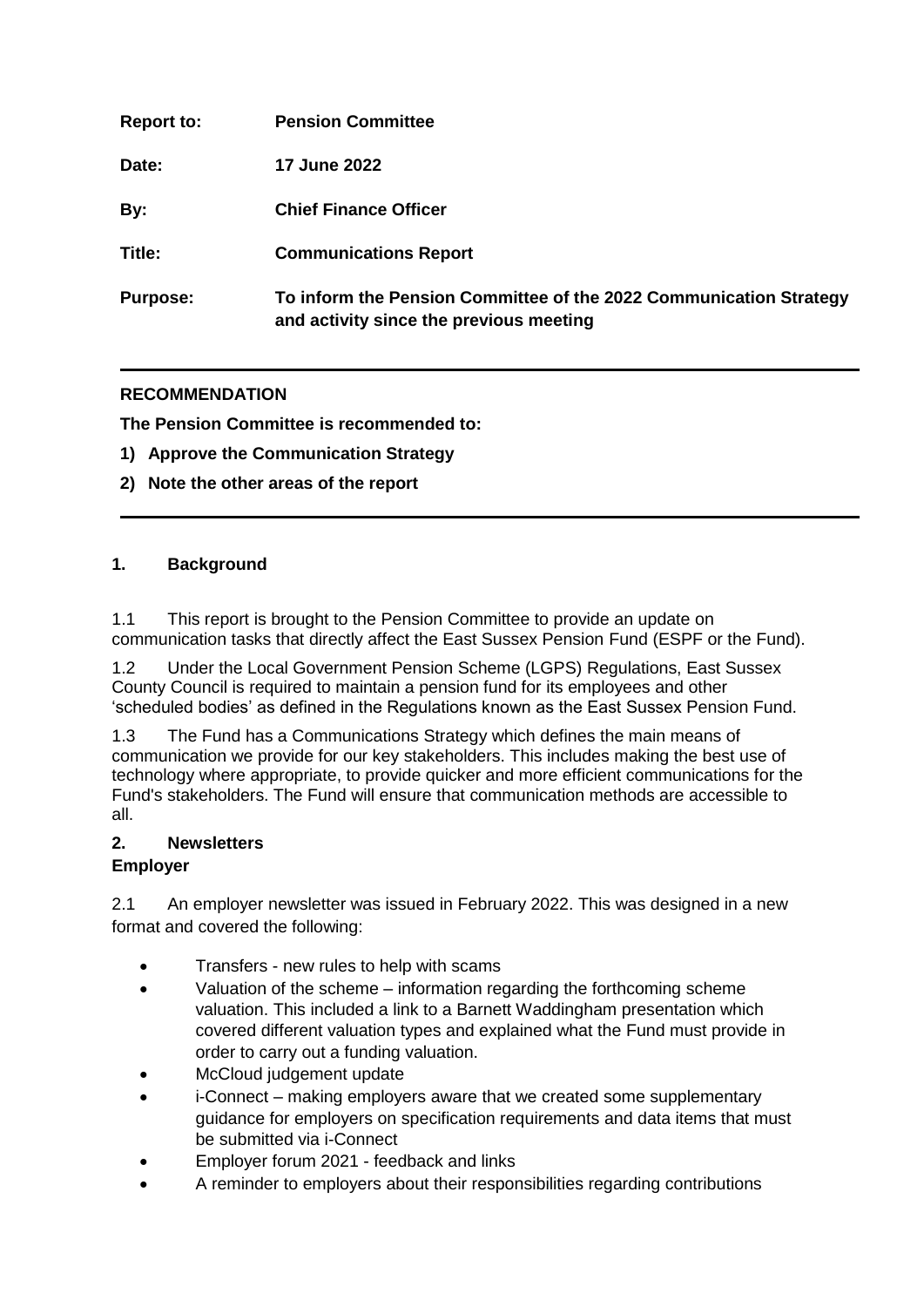- Member self-service promoting awareness and the importance for employers to promote this feature to their employees
- TUPE transfers admission process
- Employee contribution levels 2022/23

2.2 A further employer newsletter is due to be sent in early June. This will be built on the ESPF website and will cover employer survey, employer Forum, iConnect, contributions, annual benefit statements, member self-service, ill health retirement process, valuation, auto re-enrolment, LGPS HR and payroll guides.

# **Active members**

2.3 A newsletter for active members was issued on 13 April 2022. This was produced in a digitally focussed format with the email issued to members directing them to a webpage where the newsletter was cited. In addition, there were designed and text-only versions for members who preferred alternative formats. This newsletter focussed on the following areas:

- Member Self-Service a system which provides 24-hour online access to your pension.
- Pension scams Find out how to spot, avoid and report pension scams.
- Member survey coming soon Are we getting things right?
- Lifetime allowance a reminder to notify HMRC if lifetime allowance protection is lost.
- Contributions levels From April 2022 employee contribution salary bandings will change.
- Top up your retirement savings pay extra now to boost income in later life.
- Expression of wish Looking after loved ones.
- New LGPS member website launched new brand, new website.
- $\bullet$  ESPF website a great source of information for members of the LGPS.
- Glossary ever been confused by pensions jargon…let us help.
- Privacy notice Find out how we use your personal data.
- McCloud judgement An update.
- Getting in touch a reminder of how to contact us for support.

2.4 All newsletters now sit on the respective pages of website, promoted via web call outs/banners. They are also available via the Resources menu of the website. The active newsletter page on the website was easily our most visited page with 3,839 visits.

## **Pensioners**

2.5 The Pensioner newsletter was issued in the second week of May 2022. This newsletter focussed on the following areas:

- Member Self-Service a system which provides 24 hour online access to your pension.
- Pensioners survey Are we getting things right?
- Pension pay dates the dates you'll receive your pension for the 2022/23 scheme year.
- Annual adjustments to pensions in payment information on cost of living increases.
- Tax queries what to do if you have a tax query relating to your pension.
- Tax thresholds the new tax thresholds that apply from the  $2022/23$  tax year
- Notifying the Fund about a death dealing with bereavement.
- **LGPS new website new brand, new website.**
- New ESPF website a great source of information for members of the LGPS.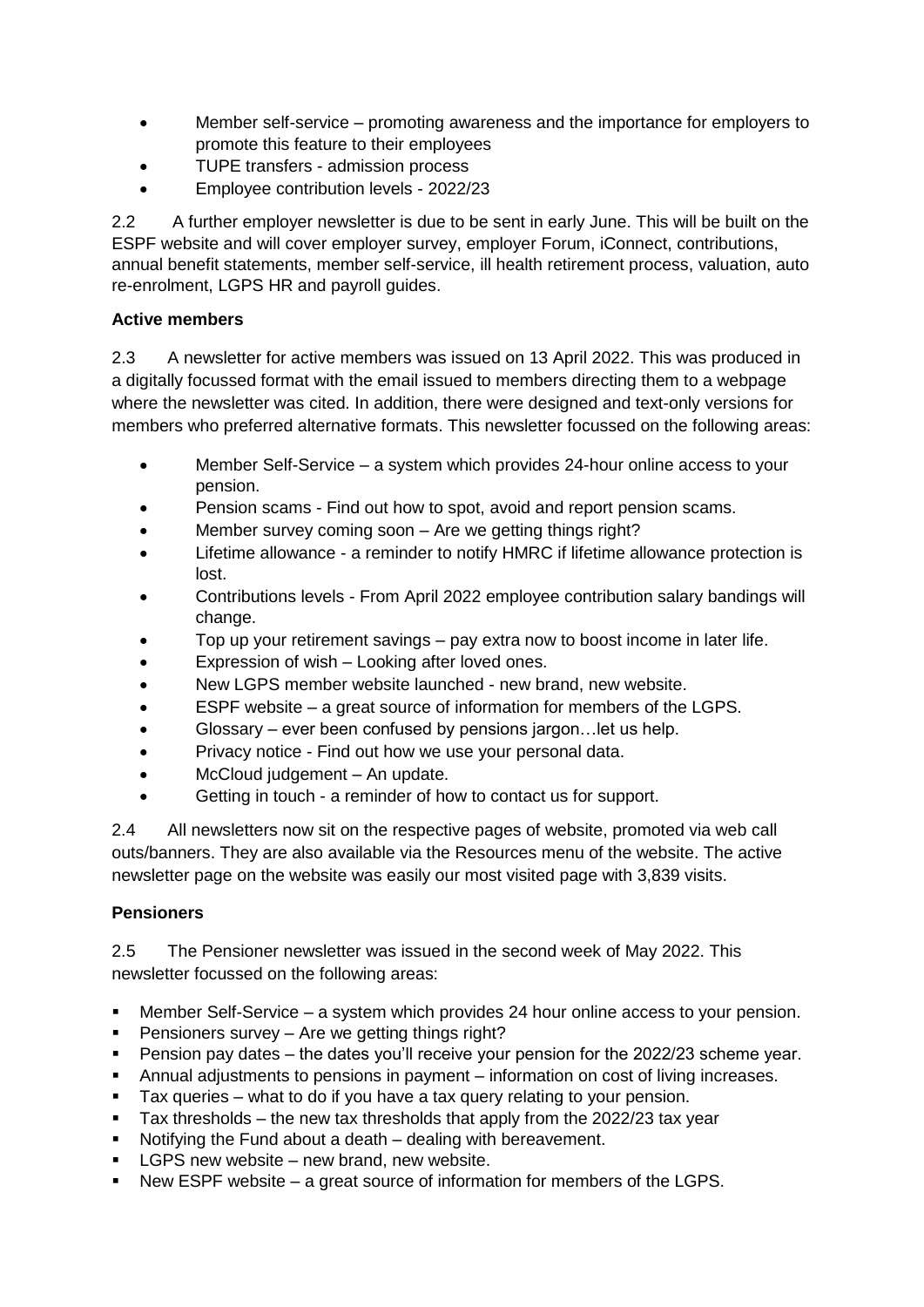- Glossary ever been confused by pensions jargon…let us help.
- **Privacy notice Find out how we use your personal data.**
- **McCloud judgement An update.**
- Getting in touch A reminder of how to contact us for support.

### **3. Website**

3.1 Over the last few months, a lot of work has been done to refine the content that sits on the website including:

- Home page video content added, superfluous content removed, LGPS website promotion, glossary added, data protection content refined,
- LGPS Fund of the year promotion via banner and sub-page detailing fund achievements
- Newsletter active member newsletter now built as a web-enabled newsletter
- Resources Documents now categorised, set out alphabetically, old information removed
- Surveys Employer and active member survey promoted via respective webpages
- Investment brand new content including the importance of investment, how do we invest, Access pool, responsible investment, stewardship code and asset allocation and performance. This content seeks to provide a good overview of the work the Fund had done with investment with more detail available if required.
- Member self-service complete rewrite of this page which now includes a) A link directly to the portal, b) Registration instructions (with viewable/printable document), c) Forgotten user name and password instructions (with viewable/printable document), d) questions and answers.

3.2 The Fund are working with Hyman Robertson to build a website dashboard that will allow us to track website visits, most viewed pages, dwell time on pages, how visitors have ended up on the site, new visitors etc.

#### **4. Surveys**

4.1 Surveys have issued to both the employer and active members for 2022. The survey questions were reviewed and agreed by members of the Communications Working Group. These surveys ended in May and feedback will be compiled for a future meeting of the Communications Working Group and help set actions for teams across the Fund.

## **Employer**

4.2 The employer survey ran from 7 April 2022 to 5 May 2022. Unfortunately, the response rate was low. Only 12 employers completed the survey. A full analysis of the results together with actions will now be collated.